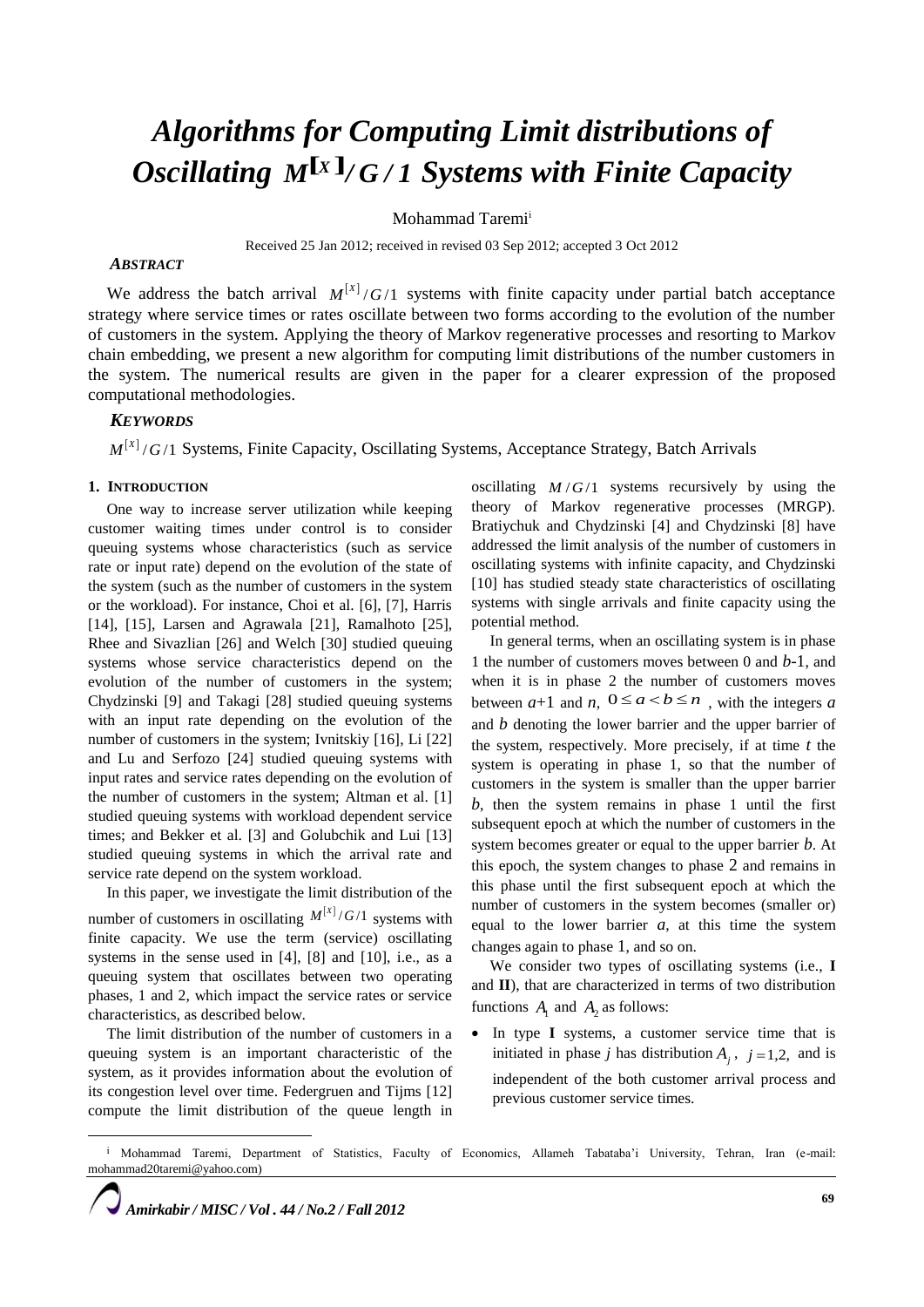In type **II** systems, a customer service initiated in phase 2 has customer service time distribution  $A_2$ , and is independent of the both customer arrival process and previous customer service times. Conversely, a customer service initiated in phase 1 is started with service time distribution  $A<sub>1</sub>$ . However, if Before this service time finish the system moves to phase 2 (due to the number of customer in the system becoming greater or equal to the upper barrier *b*) then a reset of the service is done at the instant the system changes phases and an additional time with distribution function  $A_2$  is added to the customer service time. This time also is independent of the customer arrival process and of previous customer service times.

Type **I** oscillating systems have been addressed by several authors, including Bahary and Kolesar [2], Choi and Choi [5], Sriram et al. [27], Loris-Teghem [23] and [4], [7] and [12]. In particular, type **I** oscillating systems introduced in [5], [7] and [27] the analysis of celldiscarding schemes for voice packets in ATM networks by allowing dropping of low-priority (less significant) bits of information during congestion periods. It is noteworthy that [22] uses similar models for overload control in message storage buffers such that both the input and service rates or characteristics may depend on the phase of the system. In addition, type **II** oscillating systems coincide with the queuing systems defined in [8] and [10].

In this paper, we address oscillating batch arrival  $M^{[x]}/G/1$  systems with finite capacity *n*. These are queuing systems with a single server, at which customers arrive in batches, with independent and identically distributed (*i.i.d*) sizes, according to a Poisson process. The sequences of batch sizes and batch inter-arrival times are independent, and the system has finite capacity *n*, including the customer in service (if any). As regards the customer acceptance policy, we consider what is known as partial blocking (see e.g., Vijaya Laxmi and Gupta [29]) in which if at the arrival of a batch of *l* customers there are only  $m, m < l$ , free positions available in the system, then *m* customers of the batch enter the system and the remaining *l-m* customers of the batch are blocked.

Our approach to investigate the limit distribution of the state of the system based on the fact that the state process in these systems constitutes a MRGP associated with appropriate Markov renewal sequences by means of the embedded Markov chain (EMC) (see e.g., Kendall [17], [18]). Specifically, the information on the state of the system in continuous time is obtained from the analysis of the embedded discrete time Markov chains (DTMCs) associated with the sequence Post-customer departure instants. We remark that other authors have used the theory of MRGP to derive recursive relations in  $M/G/1$ systems, as, e.g., Fakinos and Economou [11] and [12].

We end this introduction with a brief outline of the paper. In Section 2, we present a Markov renewal process formed by the number of customers in the system at the departure epochs. We use this Markov chain embedding to characterize the limit distribution of the state of the system at post-customer departure epochs in Section 3 and then resort to the Markov regenerative structure of the state of the system to obtain the limit distribution of the state of the system in continuous time in Section 4. We detail in Section 5 how the computation of the limit distribution of the state of the system may be implemented for the considered system. In sequence, we provide in Section 6 numerical results for the limit distribution of the state of the system obtained using the proposed computational methodologies.

### **2. THE EMBEDDED MARKOV CHAIN (EMC)**

We denote the oscillating batch arrival  $M^{[X]} / G / 1$ systems with finite capacity *n* and with lower barrier *a* and upper barrier *b* as  $M^{[X]} / G_1 - G_2 / 1 / n / (a, b)$  systems, the service times oscillate between two forms according to evolution of the number of customers in the system, as described in the introduction.

We assume  $\lambda(\lambda > 0)$  denote the batch arrival rate and  $(f_i)_{i \in N_+}$  denote the batch size probability function, where  $N_{+} = \{1, 2, 3, ...\}$ , and  $f_i^{(r)}$  denotes the probability that the total number of customers in *r* customer batches is equal to *i*. Note that  $f_j^{(0)} = \delta_{0j}$ , and

$$
f_j^{(r)} = \sum_{i=r-1}^{j-1} f_{j-i} f_i^{(r-1)} \tag{1}
$$

for  $r \in N_+$  and  $j = r, r+1,...$ , where  $\delta_{ij}$  is the Kronecker delta function, i.e.,  $\delta_{ij} = 1$  if  $i = j$  and  $\delta_{ij} = 0$  otherwise.

As mentioned in the Introduction, we let  $A_1$  and  $A_2$  denote the distribution function associated with operating phases 1 and 2, respectively, in  $M^{[X]}/G_1 - G_2/1/n/(a,b)$  systems. Moreover, we let  $1/\mu_1$ ,  $1/\mu_2$  denote the expected values of the distributions  $A_1$ and  $A_2$ , respectively.

In addition, we let  $r_j(A_i)$ ,  $j \in N = \{0, 1, 2, ...\}$ , denote the probability that *j* customers arrive during a customer service time with distribution  $A_i$ . Then, by conditioning on the number of batches arriving during a customer service time with distribution  $A_i$ , we have

$$
r_j(A_i) = \sum_{l=0}^j f_j^{(l)} \alpha_l(A_i), \qquad i = 1 \text{ or } 2
$$
 (2)

where  $\alpha_i(A_i)$  is *l*–th mixed-Poisson probability with arrival rate  $\lambda$  and mixing distribution  $A_i$ , i.e. (see e.g.,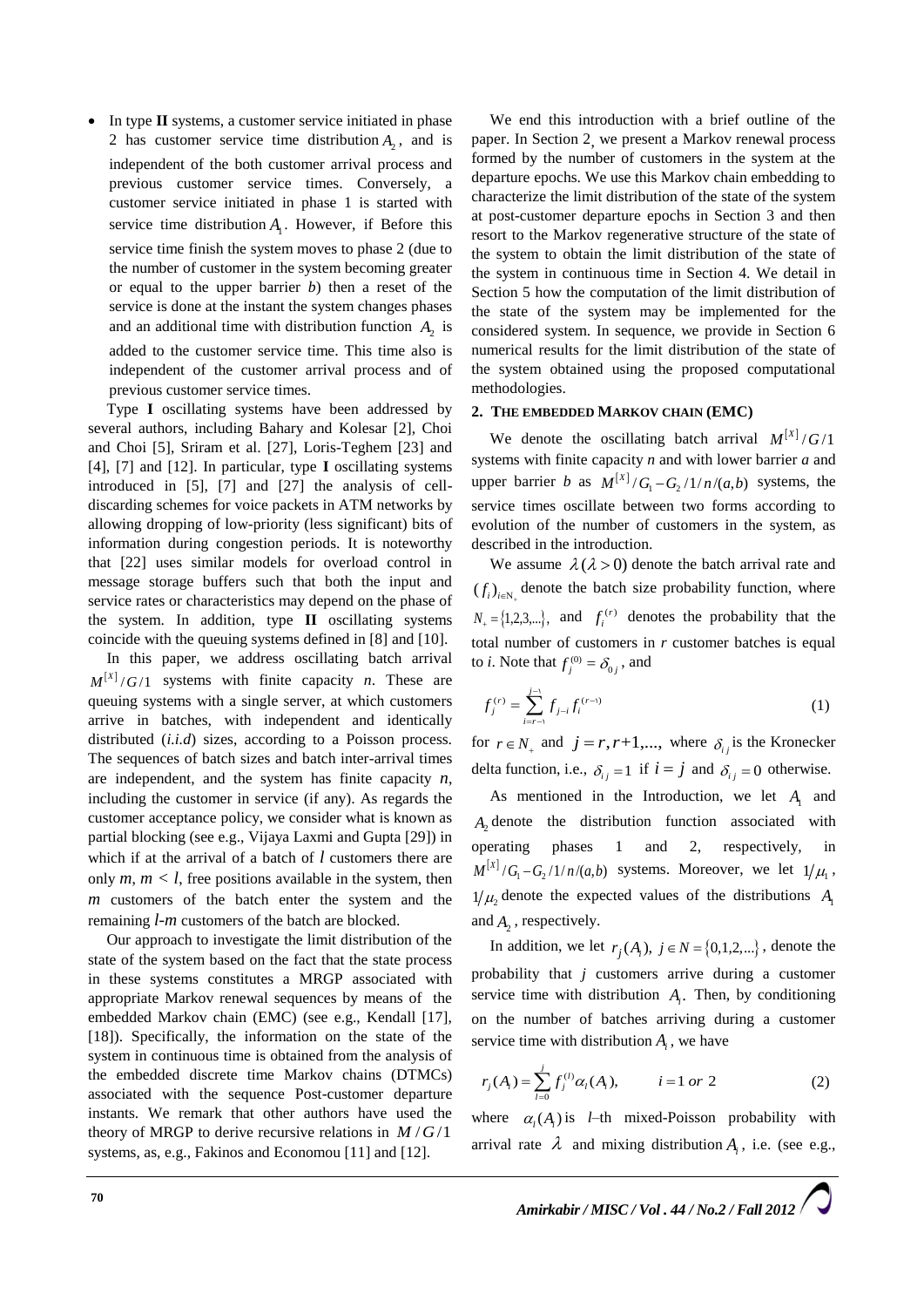[20], [31]),

$$
\alpha_i(A_i) = \int_0^\infty \frac{e^{-\lambda t} (\lambda t)^i}{l!} A_i(dt).
$$
 (3)

We also assume that  $Y = \{Y(t) = (Y_1(t), Y_2(t)), t \ge 0\}$ denotes the (continuous time) state process in  $M^{\vert X \vert} / G_{\vert} - G_2 / 1 / n / (a, b)$  system, where  $Y_1(t)$  is the number of customers in the system at time  $t$  and  $Y_2(t)$  is the phase of the system at time *t*, and *Y* has state space

 $E^{(n, a, b)} = \overline{E}^{(n, a, b)} \cup \{(0,1)\},$ 

with

$$
\text{ith}
$$
\n
$$
\overline{E}^{(n,a,b)} = \left\{ (c_1, 1) : 1 \le c_1 \le b - 1 \right\} \cup \left\{ (c_1, 2) : a + 1 \le c_1 \le n \right\}.
$$

We now use the method of the EMC and apply it to our considered systems. The fundamental idea behind this method is that we select a special set of points in the state process *Y*. These special epochs in this approach must have the property that, if we specify the number in the system at one such point, then at the next suitable point in time we can again calculate the number in system. There are many such sets in the state process *Y*. An extremely convenient set of points with this property is the set of departure instants from service. Therefore, we define  $(T_m)_{m \in N^+}$  as the time sequence of customer service completion epochs, i.e.,  $T_m$  is the instant at which the *m*-th service completion takes place. In addition, we let  $(Y^p = \left\{ Y^p_m = (Y^p_{m1}, Y^p_{m2}), m \in N \right\}$  denote the post-customer departure state process in this system, where  $Y_{m1}^p = Y_1(T_m^+)$  is the number of customers that stay in the system after the *m-*th service completion and  $Y_{m2}^p = Y_2(T_m^+)$  is the phase of the system after the *m*-th service completion. Clearly, because of the Markov property of the Poisson distribution the process  $Y^p$  is a Markov chain with discrete-parameter and because of the imbedded nature of the process it is known as an embedded Markov chain.

# **3. POST-CUSTOMER DEPARTURE STATE IN OSCILLATING SYSTEMS**

In this section, we present the derivation of the limit distribution of the post-customer departure state in type **I** and type **II**  $M^{[x]}/G_1 - G_2/1/n/(a,b)$  systems, i.e., the limit distribution of  $Y^p$ .

Note that the transitions in state process  $Y^p$  are depending on the number of customers that arrive to the system during the successive customer service times. Thus, to characterize  $Y^p$  it is useful to first characterize the probability that *l* customers arrive to the system during

a customer service initiated in state *c*, denoted by  $r_{cl}^{(b)}$ , for  $l \in \mathbb{N}$  and  $c \in E^{(n,a,b)}$ . In lemma 1 we show how the probabilities  $r_{cl}^{(b)}$  may be computed for both type **I** and type **II**  $M^{[X]} / G_1 - G_2 / 1 / n / (a, b)$  systems.

**Lemma 1:** In type **I**  $M^{[X]} / G_1 - G_2 / 1 / n / (a, b)$ systems, the  $r_{(i,j)}^{(b)}$  $(i, j)$  $r^{(b)}_{(i,j)l}$  probabilities are computed as:

$$
r_{(i,j)l}^{(b)} = r_l(A_j)
$$
 (4)

for  $(i, j) \in E^{(n,a,b)}$  and  $l \in N$ , where, as defined in (2),  $r_l(A_j)$  is the probability that *l* customers arrive during a customer service time with distribution  $A_j$ .

and in type **II**  $M^{[X]}/G_1 - G_2/1/n/(a,b)$  systems, the  $(b)$  $(i, j)$  $r_{(i,j)l}^{(b)}$  probabilities are such that

$$
r_{(i,j)l}^{(b)} = \begin{cases} r_l(A_1) & j = 1 \text{ and } 0 \le l \le b - 1 - i \\ r_{b-i,l}^*(A_1, A_2) & j = 1 \text{ and } b - i \le l \\ r_l(A_2) & j = 2 \end{cases}
$$

where

$$
r_{m,l}^*(A,B) = \sum_{u=m}^{l} q_{mu}(A)r_{l-u}(B), \qquad 1 \le m \le l \tag{6}
$$

for distribution functions *A* and *B* of nonnegative random variables, with  $q_{mu}(A)$ ,  $1 \leq m \leq l$ . denoting the probability that during a customer service with distribution *A, m* or more customer arrivals take place and exactly *u* customers arrive until the first moment at which *m* or more customer arrivals have occurred. Moreover,

$$
q_{mu}(A) = \lambda \sum_{s=0}^{m-1} \sum_{v=s}^{m-1} f_{v}^{(s)} f_{u-v} \overline{\alpha}_{s}(A)
$$
 (7)

with

$$
\overline{\alpha}_s(A) = \int_0^\infty \frac{e^{-\lambda s} (\lambda t)^s}{s!} \int_{(t,\infty)} A(u) \, du \, dt \tag{8}
$$

denoting the *s*-th mixed-Poisson expected value with rate  $\lambda$  and mixing distribution A, satisfying

$$
\overline{\alpha}_0(A) = \frac{1}{\lambda} (1 - \alpha_0(A))
$$
\n(9)

$$
\overline{\alpha}_s(A) = \overline{\alpha}_{s-1}(A) - \frac{1}{\lambda} \alpha_s(A), \qquad s \ge 1
$$
 (10)

where  $\alpha_s(A)$ , the *s*-th mixed-Poisson probability with rate  $\lambda$  and mixing distribution A is defined in (3).

**Proof:** In type **I**  $M^{[X]} / G_1 - G_2 / 1 / n / (a, b)$  system, we obtain (4) by considering the number of batches arriving during a customer service, as described in (2), since the

*Amirkabir / MISC / Vol . 44 / No.2 / Fall 2012*

(5)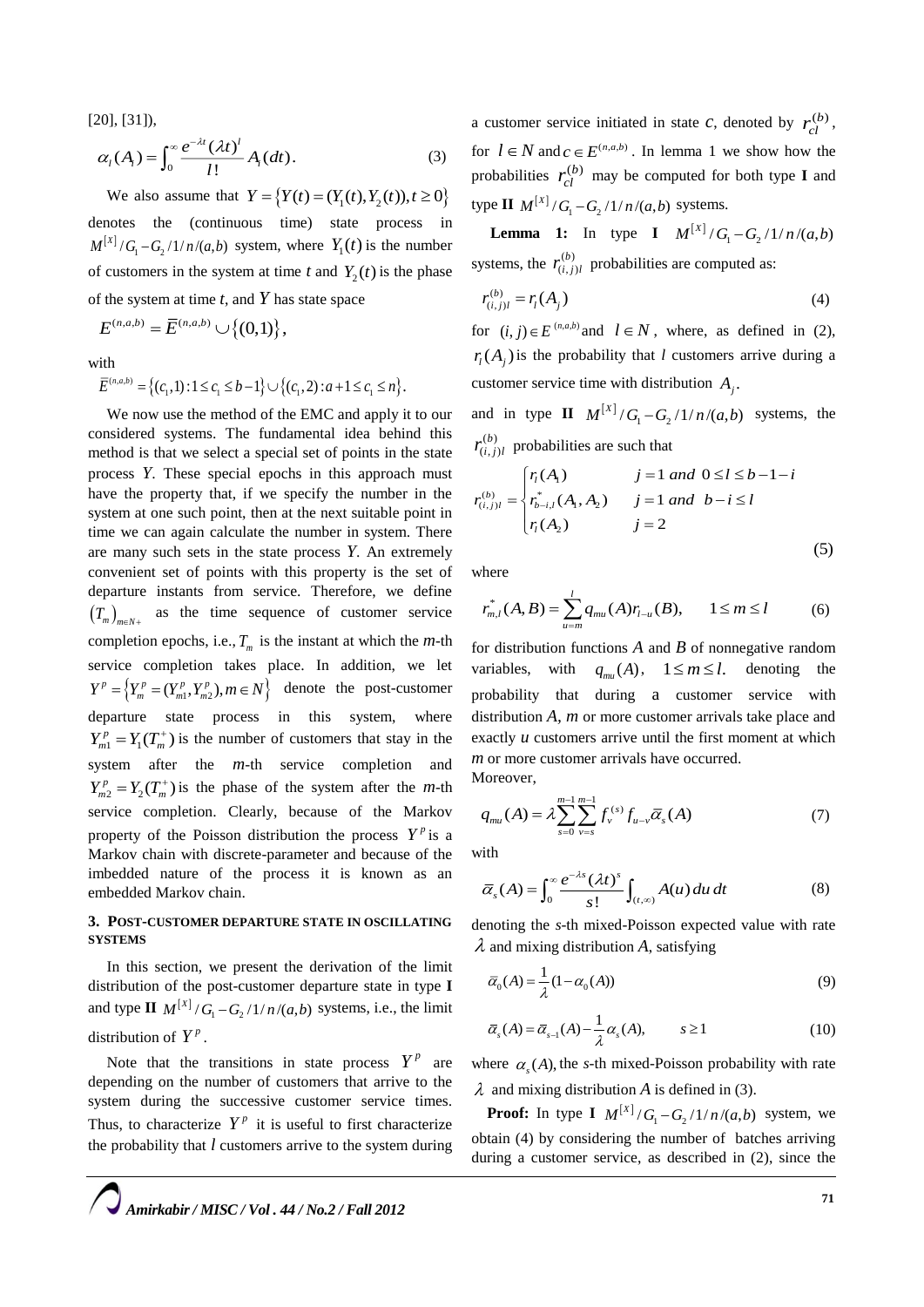customer service time distribution is  $A_1$  if the service starts with the system in phase 1, and is  $A_2$  if the service starts with the system in phase 2. Similarly, the  $r_{(i)}^{(b)}$  $(i,2)$  $r_{(i,2)l}^{(b)}$ probabilities in (5) for type **II**  $M^{[X]}/G_1 - G_2 / 1/n/(a,b)$ systems follow by conditioning on the number of batches arriving during a customer service that starts with the system in phase 2, which has distribution  $A_2$ . In the same way, the  $r_{(i)}^{(b)}$  $_{(i,1)}$  $r_{(i,1)l}^{(b)}$  probabilities,  $l \leq b - i - 1$ , in (5) for type  $\mathbf{H}$   $M^{[X]}/G_1 - G_2/1/n/(a,b)$  systems follow by conditioning on the number of batches arriving during a customer service that starts with *i* customers in the system and the system being in phase 1, which has distribution  $A<sub>1</sub>$  if fewer than  $b - i$  customers arrive during the service time.

We now address the computation of  $r_{(i,1)}^{(b)}$  $(i,1)$  $r_{(i,1)l}^{(b)}$ probabilities,  $l \geq b - i$ , for type **II**  $M^{[X]} / G_1 - G_2 / 1/n / (a, b)$ systems. These probabilities are associated to customer services initiated with the system in phase 1 such that the system changes from phase 1 to 2 during the customer service. For that, let  $C_{ml}$  denote the event that during a random time with distribution  $A_1$ , independent of the customer arrival process, *m* or more customer arrivals take place and exactly *l* customers arrive until the first moment at which *m* or more customer arrivals have occurred, whose probability is  $q_{ml}(A_1)$ . Moreover, let  $D_u$  denote the event that during a random time with distribution  $A_2$ , independent of the both customer arrival process and the events  $(C_{ml})_{1 \le m \le l}$ , *u* customer arrivals take place, whose probability is  $r_u(A_2)$ . Then, for  $1 \le i \le b-1$  and  $l \ge b-i$ , we have:

$$
r_{(i,1)l}^{(b)} = \sum_{u=b-i}^{l} P(C_{b-i,u} \cap D_{l-u}) = \sum_{u=b-i}^{l} P(C_{b-i,u}) P(D_{l-u})
$$
  
= 
$$
\sum_{u=b-i}^{l} q_{b-i,u}(A_1) r_{l-u}(A_2) = r_{b-i,l}^*(A_1, A_2).
$$

As the previous relations leads to (6), it remains to show (7) to conclude the proof. The Equation (7) follows since, by conditioning on the value of the product of the time it takes to observe *m* or more customer arrivals by the indicator function of this time being smaller than an independent random variable with distribution *A*, we conclude that, for  $1 \le m \le l$ :

$$
q_{ml}(A) = \int_0^{\infty} \int_{(0,u)} \sum_{s=0}^{m-1} e^{-\lambda t} \frac{(\lambda t)^s}{s!} \sum_{\nu=s}^{m-1} f_{\nu}^{(s)} \lambda f_{l-\nu} dt A(du)
$$
  
=  $\lambda \sum_{s=0}^{m-1} \sum_{\nu=s}^{m-1} f_{\nu}^{(s)} f_{l-\nu} \overline{\alpha}_s(A).$ 

Finally, (9) and (10) follow since, from Kwiatkowska et al. ([20], Theorem 2),

$$
\overline{\alpha}_s(A) = \frac{1}{\lambda} \sum_{j=s+1}^{\infty} \alpha_j(A). \tag{11}
$$

the contract of the contract of the We are now able to characterize the post-customer departure state process  $Y^{\nu}$ . We first note that  $Y^{\nu}$  is a DTMC with state space  $\tilde{E}^{(n,a,b)} = \hat{E}^{(n,a,b)} \cup \{(0,1)\}\$ where

$$
\hat{E}^{(n,a,b)} = \begin{cases} \{(c_1,1): 1 \le c_1 \le b-2\} \cup \{(c_1,2): a+1 \le c_1 \le n-1\}, & a < b-1 \\ \{(c_1,1): 1 \le c_1 \le b-1\} \cup \{(c_1,2): a+1 \le c_1 \le n-1\}, & a = b-1 \end{cases}
$$
  
Moreover, by a careful inspection, we can conclude the following theorem 1 for the transition probability matrix of  $Y^p$ .

**Theorem 1:** The (one-step) transition probability matrix  $P = (p_{cd})$ , where *c* and  $d \in \mathbf{E}^{(n,a,b)}$ , of the DTMC  $Y^p$  is such that for  $c \neq (0,1)$ ,

$$
p_{cd} = \begin{cases} r_{c,d_1-c_1+1}^{(b)} & c_2 = d_2 \text{ and } c_1 - 1 \le d_1 \le b - 2\\ r_{c,d_1-c_1+1}^{(b)} & c_2 \le d_2 \text{ and } \max(b-1, c_1-1) \le d_1 \le n - 2\\ r_{c,d}^{(b)} & (c,d) = ((a+1,2), (a,1))\\ \sum_{l \ge n-c_1} r_{cl}^{(b)} & d_1 = n - 1\\ 0 & \text{otherwise} \end{cases} \tag{12}
$$

with  $r_{cl}^{(b)}$  defined in Lemma 1. Moreover,

$$
p_{(0,1)(d_1,1)} = \begin{cases} \sum_{l=1}^{d_1+1} f_l r_{(l,1)d_1-l+1}^{(b)} & d_1 < b-1\\ \sum_{l=1}^{b-1} f_l r_{(l,1)b-l}^{(b)} + f_b r_{(b,2)0}^{(b)} & d_1 = b-1 = a \end{cases}
$$
\n(13)

and

and  
\n
$$
p_{(0,1)(d_1,1)} = \begin{cases} 0 & a+1 \le d_1 < b-1 \\ \sum_{l=1}^{b-1} f_l r_{(l,1)d_1-l+1}^{(b)} + \sum_{l=b}^{d_1+1} f_l r_{(l,2)d_1-l+1}^{(b)} & b-l \le d_1 < n-1 \\ \sum_{l=1}^{b-1} f_l \sum_{j \ge n-l} r_{(l,1)j}^{(b)} + \sum_{l \ge b} f_l \sum_{j \ge (n-l)^*} r_{(l \wedge n,2)j}^{(b)} & d_1 = n-1 \end{cases}
$$
\n(14)

with  $x^+ = \max(x, 0)$  and  $x \wedge y = \min(x, y)$ .

## **4. CONTINUOUS TIME STATE IN OSCILLATING SYSTEMS**

In this section, we characterize the limit distribution of the continuous time state process for the type **I** and type **II**  $M^{[X]}/G_1 - G_2/1/n/(a,b)$  systems, i.e., the limit distribution *Y*.

To begin, we assume that  $S_I(A)$  denotes a random variable, whose distribution is the distribution of the duration of a customer service time, *S* , with distribution function  $\vec{A}$  given that  $\vec{l}$  customers arrive to the system during this customer service time. Furthermore, let  $\tilde{S}_{j,l}$ ,  $1 \le j \le l$ , denote random variables with the same distribution as the accumulated service time until the first

*Amirkabir / MISC / Vol . 44 / No.2 / Fall 2012*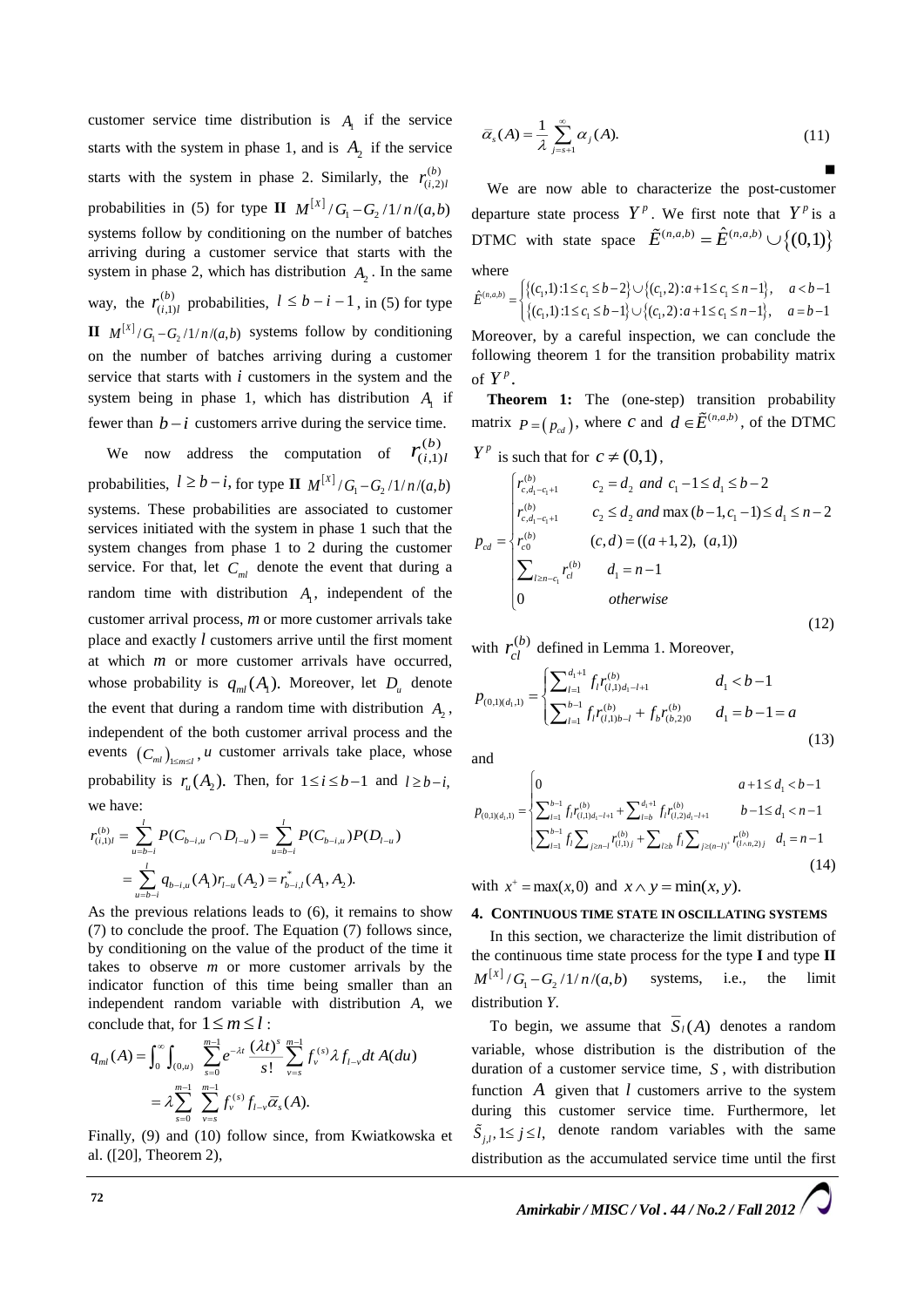epoch at which *j* or more customer arrivals take place, given that exactly *l* customers arrive until the first moment at which *j* or more arrivals have occurred in a service period with a distribution function  $A_1$ .

The following lemma shows how absolute moments of the conditional random variables  $S_l(A)$  and  $S_{jl}^k$  may be computed.

**Lemma 2:** The absolute moment of order  $k \in N_+$ , of

conditional random variables 
$$
S_l(A_i)
$$
 and  $S_{jl}^k$ , satisfies  
\n
$$
r_l(A)E[\overline{S}_l^k(A)] = \sum_{j=0}^l \frac{(k+j)!}{\lambda^k j!} \alpha_{k+j}(A) f_l^{(j)}
$$
\n(15)

for  $l \in N$ , and

$$
\sum_{l \ge n-1} r_l(A) E[\overline{S}_l^k(A)] = E[S^k(A)] - \sum_{l=0}^{n-2} \sum_{j=0}^l \frac{(k+j)!}{\lambda^k j!} \alpha_{k+j}(A) f_l^{(j)}
$$
(16)

moreover,

$$
q_{jl}(A_l)E[\tilde{S}_{jl}^k] = \lambda \sum_{m=0}^{j-1} \frac{(m+k)!}{\lambda^k m!} \overline{\alpha}_{m+k}(A_l) \sum_{s=m}^{j-1} f_s^{(m)} f_{l-s}. \tag{17}
$$

**Proof:** Let *G* denotes the number of customer arrivals in duration of service a customer. For  $k \in N_+$  and  $l \in N$ , we have:

$$
r_{l}(A)E[\overline{S}_{l}^{k}(A)] = E\left[S^{k}(A)1_{\{G=l\}}\right]
$$
  
\n
$$
= \int_{0}^{\infty} u^{k} \sum_{j=0}^{l} e^{-\lambda u} \frac{(\lambda u)^{j}}{j!} f_{l}^{(j)} A(du)
$$
  
\n
$$
= \sum_{j=0}^{l} \frac{(k+j)!}{\lambda^{k} j!} \int_{0}^{\infty} e^{-\lambda u} \frac{(\lambda u)^{k+j}}{(k+j)!} A(du) f_{l}^{(j)}
$$
  
\n
$$
= \sum_{j=0}^{l} \frac{(k+j)!}{\lambda^{k} j!} \alpha_{k+j} (A) f_{l}^{(j)}
$$

Finally, equation (16) follows from equation (15) since

$$
\sum_{l \ge n-1} r_l(A) E[\overline{S}_l^k(A)] = E[S^k(A)] - \sum_{l=0}^{n-2} r_l(A) E[\overline{S}_l^k(A)],
$$
  
by taking into account that 
$$
E[S^m(A)] = \sum_{l \ge 0} r_l(A) E[\overline{S}_l^k(A)].
$$

*l* We now address the computation of  $E[\tilde{S}_{jl}^k]$ , which and, in type  $\mathbf{H} \cdot M^{[X]}/G_1 - G_2/1/n/(a,b)$  systems

goes as follows:

$$
q_{jl}(A_l)E[\tilde{S}_{jl}^k] = \int_0^\infty u^k \sum_{m=0}^l e^{-\lambda u} \frac{(\lambda u)^m}{m!} \sum_{s=m}^{j-1} f_s^{(m)} \lambda f_{l-s} \overline{A}_l(u) du
$$
  
=  $\lambda \sum_{m=0}^{j-1} \frac{(m+k)!}{\lambda^k m!} \int_0^\infty e^{-\lambda u} \frac{(\lambda u)^{m+k}}{(m+k)!} \overline{A}_l(u) du \sum_{s=m}^{j-1} f_s^{(m)} f_{l-s}$ 

which leads to (17), in view of (2). 

We use the above lemma to address the limit distribution  $Y$ *.* We first note that the state process  $Y$  is a MRGP with state space  $E^{(n,a,b)}$  associated with the time sequence  $(T_k)_{k \in N+}$  of post-customer departure epochs. Therefore, using Kulkarni [19] (Theorem 9.30), we conclude that the limit probability vector of *Y*,

 $p = (p_d)_{d \in E^{(n, a, b)}}$ , given by the following function of the limit post-customer departure state probability vector,

$$
\pi = (\pi_c)_{c \in \tilde{E}^{(n,a,b)}},
$$
\n
$$
p_d = \frac{\sum_{c \in \tilde{E}^{(n,a,b)}} \pi_c \phi_{cd}}{\sum_{c \in \tilde{E}^{(n,a,b)}} \pi_c \phi_c}
$$
\n(18)

with  $d \in E^{(n,a,b)}$ , where:

 $\bullet$  $\varphi_c$  denotes the mean time elapsed between two consecutive service completions conditioned on the state of the system after the first of these service completions being *c*, i.e.,

$$
\varphi_c = E[T_{k+1} - T_k | Y(T_k^+) = c]
$$
  
for  $c \in \tilde{E}^{(n,a,b)}$ .

 $\bullet$  $\phi_{cd}$  denotes the expected sojourn time of *Y* in state *d* in-between two consecutive service completions conditioned on the state of the system after the first of these service completions being *c*, i.e.,

$$
\phi_{cd} = E\bigg[\int_{T_k}^{T_{k+1}} 1_{\{Y(t)=d\}} dt \, \bigg| Y(T_k^+) = c\bigg]
$$
  
for  $c \in \tilde{E}^{(n,a,b)}$ ,  $d \in E^{(n,a,b)}$ .

**Theorem 2:** The mean time elapsed between two consecutive service completions conditioned on the state of the system after the first of these service completions being *c*,  $\varphi_c$ , obtains in type **I**  $M^{[x]}/G_1 - G_2 / 1/n/(a,b)$ systems as:

$$
D_c = \begin{cases} \frac{1}{\lambda} + \frac{1}{\mu_2} & c = (0,1) \text{ and } b = 1\\ \frac{1}{\lambda} + \frac{1}{\mu_1} & c = (0,1) \text{ and } b > 1 \end{cases}
$$
\n
$$
C_2 = 1 \text{ and } C_1 > 0
$$
\n
$$
\frac{1}{\mu_2} \qquad C_2 = 2 \tag{19}
$$

 $\boldsymbol{q}$ 

$$
\varphi_{c} = \begin{cases}\n\frac{1}{\mu_{2}} & c_{2} = 2 \\
\frac{1}{\mu_{2}} \sum_{l \geq b - c_{1}} r_{l}(A_{l}) + \frac{1}{\lambda} \sum_{l=0}^{b - c_{1} - 1} \sum_{j=1}^{l+1} j \alpha_{j}(A_{l}) f_{l}^{(j-1)} \\
+ \frac{1}{\lambda} \sum_{l=1}^{b - c_{1}} l \sum_{s > l} \alpha_{s}(A_{l}) \sum_{u=l-1}^{b - c_{1} - 1} f_{u}^{(l-1)} \sum_{m \geq b - c_{1} - u} f_{m} & c_{2} = 1 \text{ and } c_{1} \neq 0 \\
\frac{1}{\lambda} + \sum_{l=1}^{b-1} f_{l} \varphi_{(l,1)} + \frac{1}{\mu_{2}} \sum_{l \geq b} f_{l} & c = (0,1)\n\end{cases}
$$
\n(20).

**Proof:** We first note that equation (19) for type **I** oscillating systems follow similarly to the case of regular systems taking into account that the duration of a service

*Amirkabir / MISC / Vol . 44 / No.2 / Fall 2012*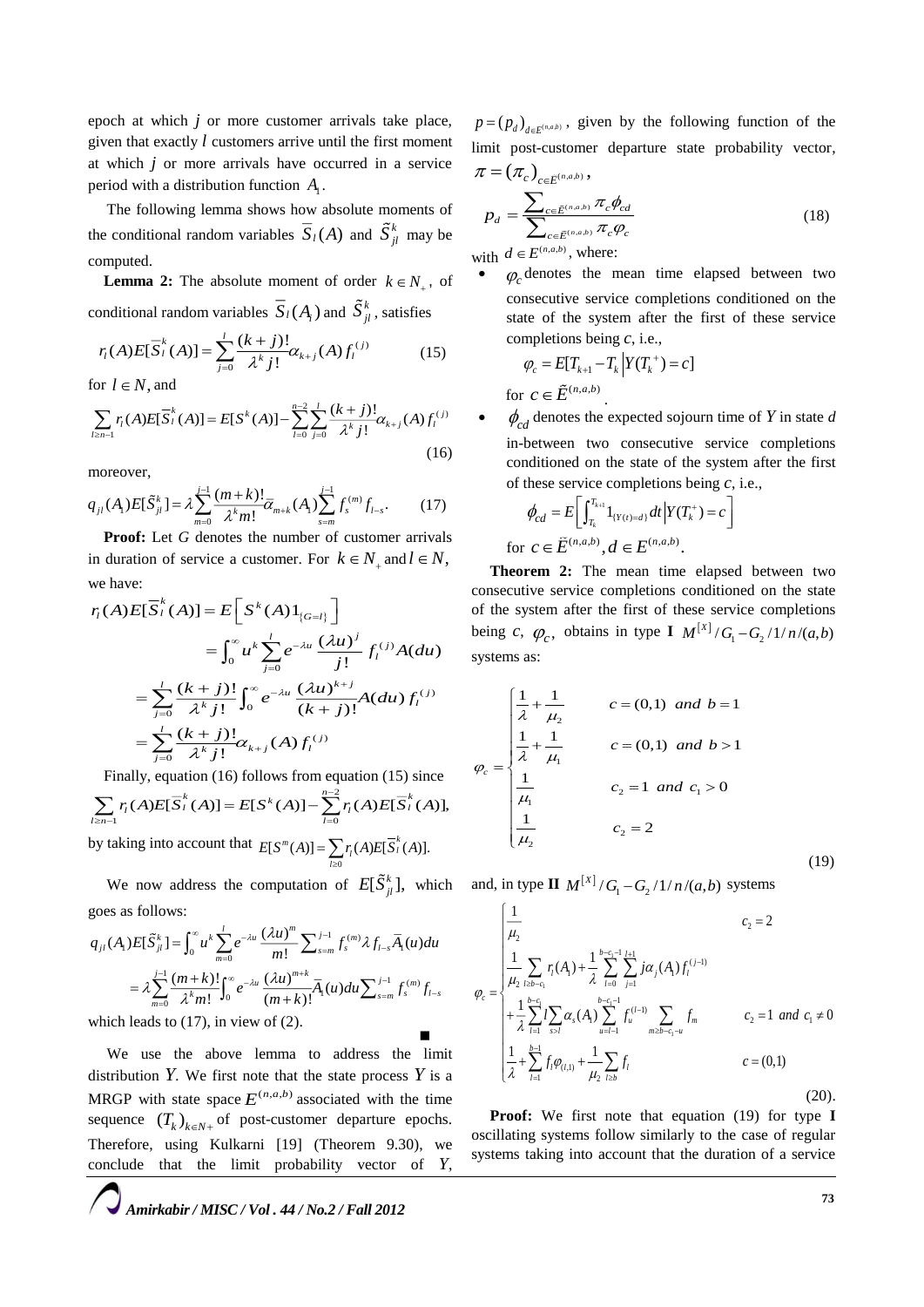initiated with the system in phase *i* has expected value  $1/\mu$ ,  $i = 1,2$ .

Suppose now that the oscillating system is of type **II**. The first branch of (20) follows from the fact that a service time initiated with the system in phase 2 has distribution function  $A_2$  with mean  $1/\mu_{2}$ . In addition, if  $c = (c_1, 1), c_1 > 0$ , then  $\varphi_c$  is the mean duration of a service time initiated with the system in state *c*, for which conditioning on the number of customers that arrive to the system during the first service time, we obtain

$$
\varphi_c = \sum_{l=0}^{b-c_1-1} r_l(A_l) E[\bar{S}_l(A_l)] + \sum_{l \ge b-c_1} q_{b-c_1,l}(A_l) \left( E[\tilde{S}_{b-c_1,l}] + \frac{1}{\mu_2} \right).
$$

Now, taking into account Lemma 2, we have

$$
\sum_{l=0}^{b-c_1-1} r_l(A_l) E[\bar{S}_l(A_l)] = \sum_{l=0}^{b-c_1-1} \sum_{j=0}^{l} \frac{1}{\lambda} (j+1) \alpha_{j+1}(A_l) f_l^{(j)}
$$

$$
= \sum_{l=0}^{b-c_1-1} \sum_{j=1}^{l+1} \frac{1}{\lambda} j \alpha_j(A_l) f_l^{(j-1)}.
$$
(22)

Similarly, taking into account equation (17), in Lemma 2, and (11), we have

$$
q_{b-c_1,m}(A_1)E[S_{b-c_1,m}]
$$
  
=  $\frac{1}{\lambda} \sum_{l=1}^{b-c_1} l \sum_{s>l} \alpha_s(A_1) \sum_{u=l-1}^{b-c_1-1} f_u^{(l-1)} f_{m-u}$   
for  $m \ge b - c_1$ , so that

$$
\sum_{m \ge b - c_1} q_{b - c_1, m}(A_1) E[\tilde{S}_{b - c_1, m}]
$$
  
= 
$$
\frac{1}{\lambda} \sum_{l=1}^{b - c_1} l \sum_{s > l} \alpha_s(A_1) \sum_{u = l-1}^{b - c_1 - 1} f_u^{(l-1)} \sum_{m \ge b - c_1} f_{m-u}.
$$
 (23)

Now, the validation of the second branch of (20) follows from  $(21)$ , by taking into account  $(22)-(23)$  and the fact that  $\sum_{l \ge b-c_1} q_{b-c_1,m}(A_l) = \sum_{l \ge b-c_1} r_l(A_l).$ 

Finally, the third branch of (20) follows from the facts already established by conditioning on the size of the first batch arriving after a service completion that leaves the system empty, taking into account that the mean waiting time for this batch to arrive to the system is equal to  $1/\lambda$ . 

By conditioning on the number of customer arrivals in the first service that takes place after a service completion that leaves the system in state  $c$ , we conclude the following result.

**Theorem 3:** In  $M^{[X]} / G_1 - G_2 / 1 / n / (a, b)$  systems,  $\phi_{cd} = 0$ , if  $d_1 \leq c_1$ . In type **I** and type **II** systems,

$$
\phi_{(c_1,2)(d_1,2)} = \begin{cases}\n\overline{r}_{d_1-c_1}(A_2) & c_1 \le d_1 \le n-1 \\
\sum_{l \ge n-c_1} \overline{r}_l(A_2) & d_1 = n\n\end{cases}
$$
\n(24)

In turn, in type **I** systems,

In turn, in type I systems,  
\n
$$
\phi_{(c_1,1)d} = \begin{cases}\n\overline{r}_{d_1-c_1}(A_1) & (d_1 \ge c_1 \text{ and } d_2 = 1) \text{ or } (b \le d_1 < n \text{ and } d_2 = 2) \\
0 & d_1 < b \text{ and } d_2 = 2 \\
\sum_{l \ge n-c_1} \overline{r}_l(A_l) & d_1 = n\n\end{cases}
$$
\n(25)

and in type **II** systems,

$$
\phi_{(c_1,1)d} = \begin{cases}\n\overline{r}_{d_1-c_1}(A_1) & d_1 \ge c_1 \text{ and } d_2 = 1 \\
0 & d_1 < b \text{ and } d_2 = 2 \\
\sum_{l=b-c_1}^{d_1-c_1} q_{b-c_1,l}(A_1) \overline{r}_{d_1-c_1-l}(A_2) & b \le d_1 < n \text{ and } d_2 = 2 \\
\sum_{l \ge b-c_1} q_{b-c_1,l}(A_1) \sum_{j \ge (n-c_1-l)^+} \overline{r}_j(A_2) & d_1 = n\n\end{cases}
$$
\n(26)

(21) if  $c_1 > 0$ . Moreover,

$$
\phi_{(0,1)_d} = \begin{cases}\n1/\lambda & d_1 = 0 \\
\sum_{i=1}^{d_1} f_i \phi_{(l,1)_d} & d_1 > 0 \text{ and } d_2 = 1 \\
0 & d_1 < b \text{ and } d_2 = 2 \\
\sum_{i=1}^{b-1} f_i \phi_{(l,1)_d} + \sum_{i=b}^{d_1} f_i \phi_{(l,2)_d} & b \le d_1 < n \\
\sum_{i=1}^{b-1} f_i \phi_{(l,1)(n,2)} \sum_{i \ge b} f_i \phi_{(l \wedge n,2)(n,2)} & d_1 = n\n\end{cases}
$$
\n(27)

in type **I** and type **II** systems.

#### **5. ALGORITHMIC ANALYSIS**

We summarize the obtained results in previous sections as a procedure to calculate the limit distributions of the post-customer departure state and the continuous time state in type **I** and type **II**  $M^{[x]}/G_1 - G_2/1/n/(a,b)$  systems by the algorithm given in Figure 1.

This algorithm requires as input the mixed-Poisson probabilities  $(\alpha_i(A_1))_{0 \leq l \leq n-2}$  and  $(\alpha_i(A_2))_{0 \leq l \leq n-2}$ , along with the batch size probabilities  $(f_l)_{1 \leq l \leq n-2}$ . The algorithm consists of eleven steps, with the first six steps including the computation of auxiliary quantities that are used in steps 7-11. The computation of the limit probability vector of the post-customer departure state  $\pi = (\pi_c)$  is done in Step 8, where **1** denotes a vector of ones. The computation of the limit probability vector of the continuous time state  $p = (p_c)$ , is done in Step 11 and requires the quantities computed in steps 8-10. We note that in the considered oscillating systems, the lower and upper barriers (respectively, *a* and *b*) are smaller or equal to *n.*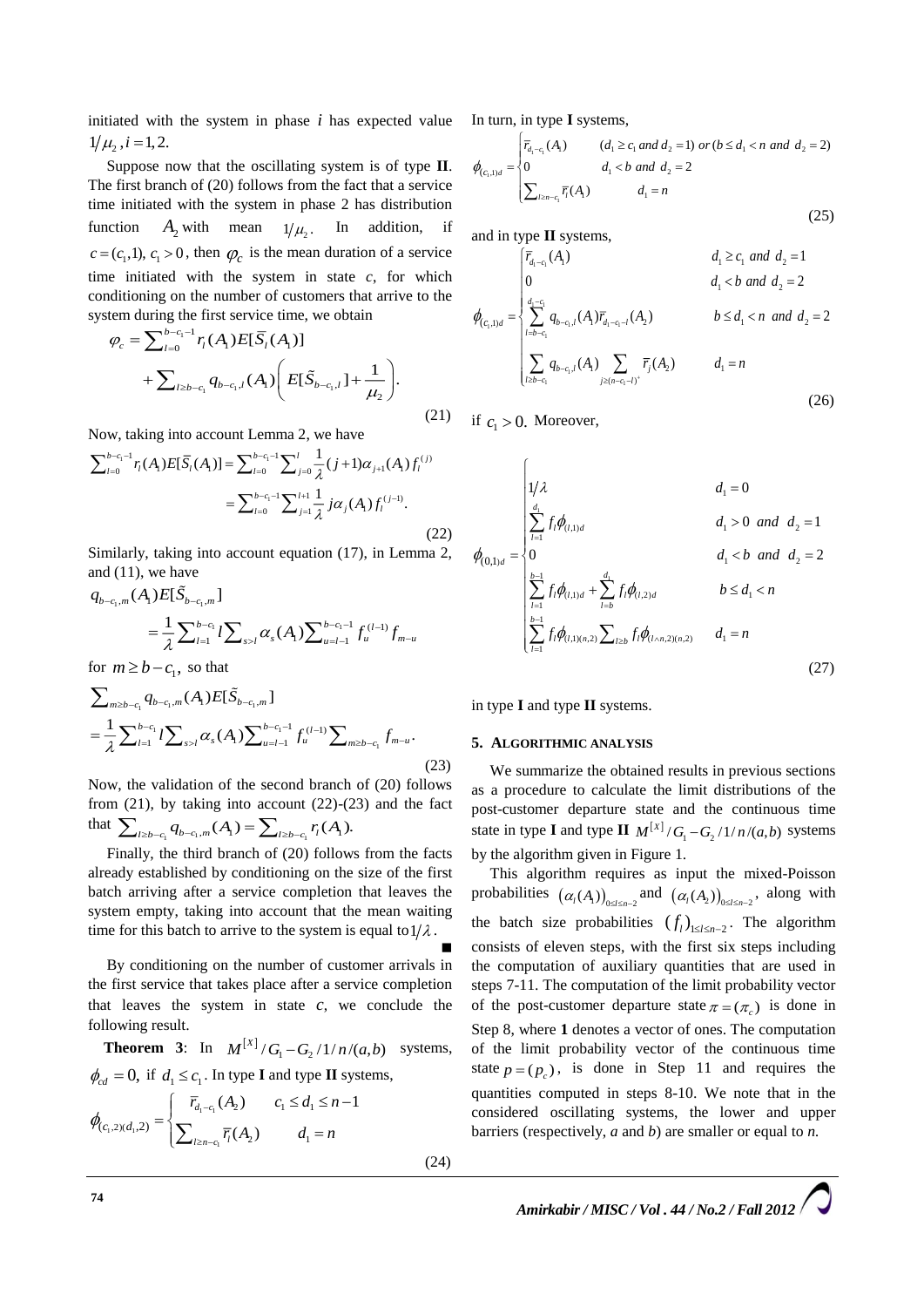**ALGORITHM Input:** *n*, *a*, *b*,  $\lambda$ ,  $\mu_1$ ,  $\mu_2$ ,  $(f_l)_{1 \leq l \leq n-2}$ ,  $(a_l(A_1), a_l(A_2))_{0 \leq l \leq n-2}$ 1- Compute  $(f_i^{(j)})_{0 \le j \le l \le n-2}$  using (1). 2- Compute  $(\bar{a}_i(A_1), \bar{a}_i(A_2))_{0 \leq l \leq n-2}$  using (9) and (10). 3- Compute  $(q_{ml}(A))_{1 \le m \le b-1, m \le l \le n-2}$  using (7) if the system is of type **II**. 4- Compute  $(r_1(A_1), r_1(A_2))_{0 \le l \le n-2}$  using (2). 5- Compute  $(r_{(c_1,1)l}^{(b)})_{1 \leq c_1 \leq b-1,b-c_1}$  $r_{(c_1,1)l}^{(b)}$   $\Big)_{1 \leq c_1 \leq b-1, b-c_1 \leq l \leq n-2}$  using (5) if the system is of type **II**. 6- Compute  $(\bar{r}_i(A_i), \bar{r}_i(A_2))_{0 \le i \le n-2}$  using  $\bar{r}_i(A_i) = \sum_{j=0}^l \bar{\alpha}_j(A_i) f_i^{(j)}$ . 7- Compute  $P = (p_{ij})_{i,j \in \tilde{E}^{(n,a,b)}}$  using (12)-(14). 8- Compute  $\pi$  such that  $\pi = \pi P$  and  $\pi 1 = 1$ . 9- Compute  $(\varphi_c)_{c \in \tilde{E}^{(n,a,b)}}$  using (19) if the system of type **I** and using (20) if the system is of type **II**. 10- Compute  $(\phi_{cd})_{c \in \tilde{E}^{(n,a,b)}, d \in E^{(n,a,b)}}$  using (24)-(27). 11- Compute  $p = (p_c)_{c \in E^{(n,a,b)}}$  using (18). **Output:**  $\pi = (\pi_c)_{c \in \tilde{E}^{(n,a,b)}}$  and  $p = (p_c)_{c \in E^{(n,a,b)}}$ 

**Figure 1: Algorithm to compute the limit distributions of the post-customer departure state and the continuous time state in type I and type II**   $M^{[X]}/G_{\!\scriptscriptstyle 1} - G_{\!\scriptscriptstyle 2}/1/n/(a,b)$  system.

### **6. NUMERICAL RESULTS**

In this section, we use the result proposed in the previous sections to solve several oscillating  $M^{[X]}$  / G / 1/n systems and illustrate the sensitivity of their associated limit distribution and performance measures with respect to batch size and service time distributions.

Specifically, to evaluate the influence of the batch size distribution we consider the following batch size distributions with common mean  $V$ : deterministic - the constant  $V$ ,  $D(V)$ ; geometric with success probability  $1/v$ , Geo  $(1/v)$ ; shifted binomial - a binomial with *m* trials and success probability  $(v-1)/m$  added of one unit,  $1+B(m, (n-1)/m)$ ; and, discrete uniform on the set  $\{1,2,...,2v-1\}$ , Unif  $(1,2v-1)$ .

The service time distributions presented in this section have the following parameterization with positive mean  $\mu$ <sup>-1</sup>: deterministic with value  $\mu$ <sup>-1</sup>,  $D(\mu^{-1})$ ; exponential with rate  $\mu$ ,  $M(\mu)$ ; Erlang with *k* phases,  $E_k = E_k(k\mu)$ ; and, Pareto with parameters  $(\beta, k)$  with  $\beta > 1$  and  $k = (\beta - 1) / \beta \mu$ ,  $P(\beta, (\beta - 1) / \beta \mu)$ .

We let also  $\pi' = (\pi_i')_{0 \le i \le n-1}$  denote the limit probability vector of the number of customer in the system at postcustomer departures, and  $p' = (p'_i)_{0 \le i \le n}$  denote the limit probability vector of the number of customer in the system in continuous time, so that

$$
\pi'_{i} = \begin{cases} \pi_{(i,1)} & 0 \le i \le a \\ \pi_{(i,1)} + \pi_{(i,2)} & a+1 \le i \le b-1 \\ \pi_{(i,2)} & b \le i < n \end{cases}
$$

and

$$
p'_{i} = \begin{cases} p_{(i,1)} & 0 \le i \le a \\ p_{(i,1)} + p_{(i,2)} & a+1 \le i \le b-1 \\ p_{(i,2)} & b \le i \le n \end{cases}
$$

First, to illustrate the methodology, we present in tables 1, 2 and 3 the limit probability vector of the number of customers at post-customer departures,  $\pi' = (\pi_i')_{0 \le i \le n-1}$ , and in continuous time,  $p' = (p'_i)_{0 \le i \le n}$ , of regular and type **I** and type **II** oscillating  $M^{[X]}/G/1/n$  systems. TABLE 1

LIMIT PROBABILITY VECTORS OF THE NUMBER OF CUSTOMERS IN

THE SYSTEM AT POST-CUSTOMER DEPARTURES IN REGULAR AND IN TYPE I OSCILLATING  $M^{\text{Geo}(2/3)}/D/1/20$  SYSTEMS WITH BATCH

| ARRIVAL RATE 2/3. |  |
|-------------------|--|
|-------------------|--|

|                  | $M^{Gov(2/3)}$ / $D(4/3)$ – $D(2/3)$ / 1/20 | $M^{Geo(2/3)} / \, D(\mu^{-1}) \, / \, 1 \, / \, 20$ |                         |                         |
|------------------|---------------------------------------------|------------------------------------------------------|-------------------------|-------------------------|
| $\boldsymbol{k}$ | with barriers $(5,12)$ -<br>Type I          | $\mu^{-1} = 2/3$                                     | $\mu^{-1} = 1.09$       | $\mu^{-1} = 4/3$        |
|                  | $\pi'_k$                                    | $\pi'_k$                                             | $\pi'_k$                | $\pi_k'$                |
| $\Omega$         | $1.2034.10^{-2}$                            | $2.2251.10^{-1}$                                     | 1.2831.10 <sup>-2</sup> | $4.0928.10^{-4}$        |
| 1                | 2.1249.10 <sup>-2</sup>                     | $1.9869.10^{-1}$                                     | 1.7986.10 <sup>-2</sup> | $7.2269.10^{-4}$        |
| $\overline{c}$   | $3.1666.10^{-2}$                            | $1.5761.10^{-1}$                                     | $2.1492.10^{-2}$        | $1.0770.10^{-3}$        |
| 3                | $4.4862.10^{-2}$                            | 1.1847.10-1                                          | 2.4308.10 <sup>-2</sup> | 1.5258.10-3             |
| 4                | $6.2532.10^{-2}$                            | $8.6671.10^{-2}$                                     | $2.6926.10^{-2}$        | $2.1268.10^{-3}$        |
| 5                | $8.6708.10^{-2}$                            | $6.2506.10^{-2}$                                     | $2.9589.10^{-2}$        | $2.9491.10^{-3}$        |
| 6                | $9.8208.10^{-2}$                            | 4.4736.10-2                                          | 3.2417.10-2             | 4.0827.10-3             |
| 7                | $1.0344.10^{-1}$                            | $3.1888.10^{-2}$                                     | $3.5476.10^{-2}$        | $5.6493.10^{-3}$        |
| 8                | $1.0325.10^{-1}$                            | $2.2680.10^{-2}$                                     | $3.8807.10^{-2}$        | $7.8158.10^{-3}$        |
| 9                | $9.7780.10^{-2}$                            | $1.6113.10^{-2}$                                     | $4.2445.10^{-2}$        | 1.0813.10 <sup>-2</sup> |
| 10               | 8.6561.10-2                                 | $1.1440.10^{-2}$                                     | $4.6422.10^{-2}$        | 1.4959.10-2             |
| 11               | $6.8463.10^{-2}$                            | $8.1201.10^{-3}$                                     | $5.0770.10^{-2}$        | $2.0695.10^{-2}$        |
| 12               | 5.3697.10 <sup>-2</sup>                     | $5.7626.10^{-3}$                                     | $5.5525.10^{-2}$        | $2.8630.10^{-2}$        |
| 13               | $4.0162.10^{-2}$                            | 4.0892.10-3                                          | $6.0725.10^{-2}$        | $3.9608.10^{-2}$        |
| 14               | 2.9311.10 <sup>-2</sup>                     | $2.9016.10^{-3}$                                     | $6.6413.10^{-2}$        | 5.4795.10 <sup>-2</sup> |
| 15               | $2.1115.10^{-2}$                            | $2.0589.10^{-3}$                                     | $7.2633.10^{-2}$        | $7.5805.10^{-2}$        |
| 16               | 1.5104.10-2                                 | 1.4609.10-3                                          | 7.9436.10-2             | $1.0487.10^{-1}$        |
| 17               | $1.0763.10^{-2}$                            | $1.0366.10^{-3}$                                     | $8.6876.10^{-2}$        | $1.4508.10^{-1}$        |
| 18               | $7.6544.10^{-3}$                            | $7.3551.10-4$                                        | $9.5012.10^{-2}$        | $2.0071.10^{-1}$        |
| 19               | $5.4376.10^{-3}$                            | $5.2188.10^{-2}$                                     | $1.0391.10^{-1}$        | $2.7767.10^{-1}$        |
| Mean             | 8.1002                                      | 2.8083                                               | 12.4549                 | 16.4273                 |
| St.Dev.          | 3.8230                                      | 2.9441                                               | 5.2285                  | 2.9541                  |

*Amirkabir / MISC / Vol . 44 / No.2 / Fall 2012*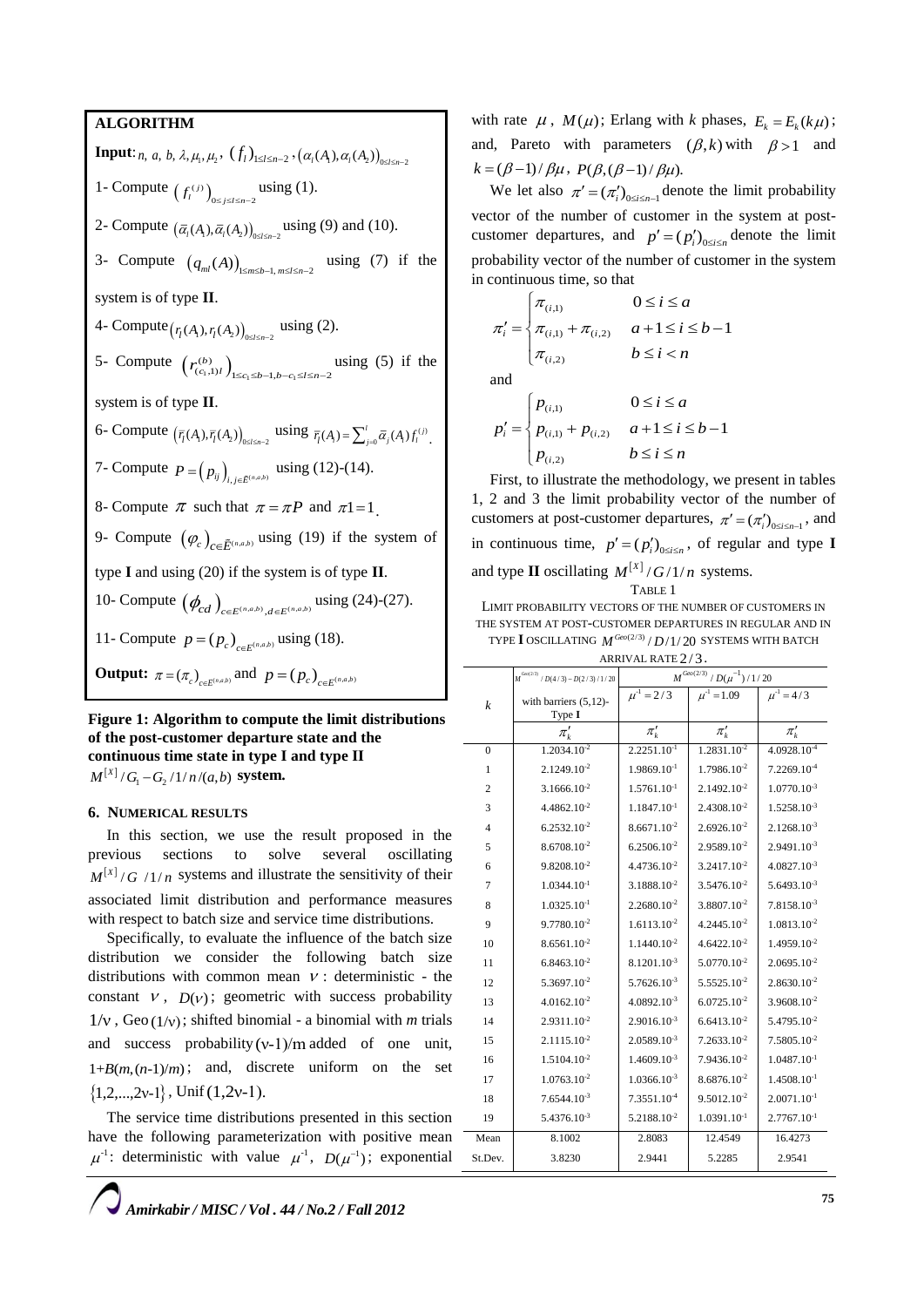TABLE 2 LIMIT PROBABILITY VECTORS OF THE NUMBER OF CUSTOMERS IN CONTINUOUS TIME IN REGULAR AND IN TYPE **I** OSCILLATING  $M^{\mathit{Geo}(2/3)}/D/1/20\,$  SYSTEMS WITH BATCH ARRIVAL RATE  $2/3$  .

|                  | $M^{^{G\omega(2^{\prime}3)}}$ / $D(4$ / 3) $ D(2$ / 3) / 1 / 20 | $M^{Geo(2/3)} / D(\mu^{-1}) / 1 / 20$ |                         |                         |  |
|------------------|-----------------------------------------------------------------|---------------------------------------|-------------------------|-------------------------|--|
| $\boldsymbol{k}$ | with barriers                                                   | $\mu^{-1} = 2/3$                      | $\mu^4 = 1.09$          | $\mu^{-1} = 4/3$        |  |
|                  | $(5,12)$ -Type I                                                |                                       |                         |                         |  |
|                  | $p'_k$                                                          | $p'_k$                                | $p'_k$                  | $p'_k$                  |  |
| $\Omega$         | 1.7971.10 <sup>-2</sup>                                         | $3.3362.10^{-1}$                      | $1.7347.10^{-2}$        | $4.6023.10^{-4}$        |  |
| 1                | 2.5742.10-2                                                     | $1.8670.10$ <sup>-1</sup>             | 1.8535.10 <sup>-2</sup> | $6.5925.10^{-4}$        |  |
| $\overline{c}$   | $3.6711.10^{-2}$                                                | $1.2606.10^{-1}$                      | $1.9679.10^{-2}$        | 8.9447.10 <sup>-4</sup> |  |
| 3                | 5.1237.10 <sup>-2</sup>                                         | $9.0523.10^{-2}$                      | $2.2137.10^{-2}$        | $1.2733.10^{-3}$        |  |
| $\overline{4}$   | $7.1052.10^{-2}$                                                | $6.5973.10^{-2}$                      | $2.4810.10^{-2}$        | $1.7949.10^{-3}$        |  |
| 5                | 9.8361.10-2                                                     | 4.7982.10 <sup>-2</sup>               | 2.7521.10-2             | $2.5050.10^{-3}$        |  |
| 6                | $1.3050.10^{-1}$                                                | $3.4684.10^{-2}$                      | $3.0316.10^{-2}$        | $3.4781.10^{-3}$        |  |
| $\overline{7}$   | $1.0559.10^{-1}$                                                | $2.4927.10^{-2}$                      | $3.3267.10^{-2}$        | $4.8184.10^{-3}$        |  |
| 8                | $1.0270.10^{-1}$                                                | 1.7835.10-2                           | $3.6439.10^{-2}$        | $6.6694.10^{-3}$        |  |
| 9                | $9.4626.10^{-2}$                                                | $1.2722.10^{-2}$                      | 3.9878.10 <sup>-2</sup> | $9.2284.10^{-3}$        |  |
| 10               | $8.0549.10^{-2}$                                                | $9.0567.10^{-3}$                      | $4.3626.10^{-2}$        | $1.2768.10^{-2}$        |  |
| 11               | 5.9152.10-2                                                     | $6.4390.10^{-3}$                      | 4.7717.10-2             | 1.7664.10-2             |  |
| 12               | $4.6109.10^{-2}$                                                | $4.5743.10^{-3}$                      | $5.2189.10^{-2}$        | $2.4437.10^{-2}$        |  |
| 13               | 3.3247.10 <sup>-2</sup>                                         | $3.2480.10^{-3}$                      | $5.7078.10^{-2}$        | 3.3807.10 <sup>-2</sup> |  |
| 14               | 2.3781.10 <sup>-2</sup>                                         | $2.3055.10^{-3}$                      | $6.2424.10^{-2}$        | $4.6770.10^{-2}$        |  |
| 15               | $1.6942.10^{-2}$                                                | $1.6363.10^{-3}$                      | $6.8271.10^{-2}$        | $6.4703.10^{-2}$        |  |
| 16               | 1.2045.10 <sup>-2</sup>                                         | $1.1612.10^{-3}$                      | $7.4665.10^{-2}$        | 8.9512.10 <sup>-2</sup> |  |
| 17               | $8.5550.10^{-3}$                                                | 8.2399.10 <sup>-4</sup>               | $8.1659.10^{-2}$        | $1.2383.10^{-1}$        |  |
| 18               | $6.0731.10^{-3}$                                                | 5.8469.10 <sup>-4</sup>               | 8.9307.10-2             | $1.7132.10^{-1}$        |  |
| 19               | $4.3101.10^{-3}$                                                | $4.1488.10-4$                         | $9.7671.10^{-2}$        | $2.3701.10^{-1}$        |  |
| 20               | $1.7058.10^{-3}$                                                | $2.8730.10^{-2}$                      | $5.5463.10^{-2}$        | $1.4640.10^{-1}$        |  |
| Mean<br>St.Dev.  | 7.6549<br>3.8052                                                | 2.7949<br>4.0829                      | 12.8091<br>5.4386       | 16.9493<br>3.0111       |  |

Tables 1 and 2 show how the number of customers in the system evolves in regular  $M^{Geo(2/3)}/D(2/3)/1/20$ ,  $M^{Geo(2/3)}/D(1.09)/1/20$  and  $M^{Geo(2/3)}/D(4/3)/1/20$ systems and in type **I**  $M^{Geo(2/3)}/D(4/3) - D(2/3)/1/20/(7,11)$ systems with customer batch arrival rate  $\lambda = 2/3$ . The second regular system considered has the same mean service rate of the overall mean service rate in the oscillating system, i.e.,

$$
\mu^{-1} = \frac{4}{3} \sum_{i=0}^{a+1} p(i,1) + \frac{2}{3} \sum_{i=a+1}^{n} p(i,2) = 1.09
$$

where, for instance,  $\sum_{n=1}^{\infty}$ 0  $\sum_{i=1}^{a+1} p(i,1)$ *i*  $\sum_{i=1}^{n} p(i)$  $\sum_{i=0} p(i,1)$  is the proportion of time

the oscillating system is in phase 1.

In Table 3 we can compare type **I** and type **II**  $M^{Geo(1/4)}/D(2) - D(5/4)/1/20/(7,11)$  systems. The results show that the limit probability vectors of the number of customer at post-customer departure and in continuous time are similar for the compared type **I** and type **II** oscillating systems and the barriers of oscillating systems

TABLE 3 LIMIT PROBABILITY VECTORS OF THE NUMBER OF CUSTOMERS AT POST-CUSTOMER DEPARTURES EPOCHS AND IN CONTINUOUS TIME IN TYPE **I** AND TYPE **II**  $M^{Geo(1/4)}/D(2) - D(5/4)/1/20/(7,11)$ 

| SYSTEMS WITH BATCH ARRIVAL RATE $\lambda = 1/4$ . |  |  |  |  |  |  |  |  |  |
|---------------------------------------------------|--|--|--|--|--|--|--|--|--|
|---------------------------------------------------|--|--|--|--|--|--|--|--|--|

| $\boldsymbol{k}$ | Type I                  |                         | Type $II$                   |                         |  |
|------------------|-------------------------|-------------------------|-----------------------------|-------------------------|--|
|                  | $\pi_k'$                | $p'_{k}$                | $\pi_k'$                    | $p'_{k}$                |  |
| $\overline{0}$   | $4.6378.10^{-3}$        | 1.3358.10-2             | $4.571\overline{1.10^{-3}}$ | 1.3185.10 <sup>-2</sup> |  |
| 1                | $6.4870.10^{-3}$        | $8:6658.10^{-3}$        | $6.3937.10^{-3}$            | $8.5534.10^{-3}$        |  |
| $\overline{c}$   | 8.8699.10-3             | 1.1534.10-2             | 8.7423.10-3                 | 1.1385.10-2             |  |
| 3                | 1.1978.10 <sup>-2</sup> | 1.5338.10 <sup>-2</sup> | 1.1805.10-2                 | $1.5140.10^{-2}$        |  |
| $\overline{4}$   | $1.6061.10^{-2}$        | $2.0386.10^{-2}$        | 1.5830.10-2                 | 2.0122.10-2             |  |
| 5                | $2.1450.10^{-2}$        | 2.7087.10-2             | $2.1142.10^{-2}$            | $2.6736.10^{-2}$        |  |
| 6                | $2.8581.10^{-2}$        | 3.5984.10 <sup>-2</sup> | $2.8170.10^{-2}$            | 3.5518.10-2             |  |
| 7                | $3.8031.10^{-2}$        | 4.7799.10 <sup>-2</sup> | 3.7484.10 <sup>-2</sup>     | 4.7179.10 <sup>-2</sup> |  |
| 8                | $4.3690.10^{-2}$        | $4.3685.10^{-2}$        | $4.3062.10^{-2}$            | 4.3119.10 <sup>-2</sup> |  |
| 9                | 4.8890.10 <sup>-2</sup> | $4.6437.10^{-2}$        | 4.8187.10-2                 | 4.5835.10 <sup>-2</sup> |  |
| 10               | 5.3317.10-2             | $4.7955.10^{-2}$        | $5.2550.10^{-2}$            | 4.7334.10-2             |  |
| 11               | 5.7881.10-2             | 5.2511.10-2             | 5.7504.10-2                 | 5.2182.10-2             |  |
| 12               | $6.2644.10^{-2}$        | 5.6159.10-2             | $6.2572.10^{-2}$            | 5.6086.10-2             |  |
| 13               | $6.7651.10^{-2}$        | $6.0126.10^{-2}$        | $6.7823.10^{-2}$            | $6.0267.10^{-2}$        |  |
| 14               | 7.2945.10-2             | $6.4426.10^{-2}$        | 7.3315.10 <sup>-2</sup>     | $6.4748.10^{-2}$        |  |
| 15               | $7.8565.10^{-2}$        | $6.9074.10^{-2}$        | 7.9100.10 <sup>-2</sup>     | $6.9554.10^{-2}$        |  |
| 16               | 8.4549.10 <sup>-2</sup> | 7.4090.10 <sup>-2</sup> | $8.5226.10^{-2}$            | 7.4710.10 <sup>-2</sup> |  |
| 17               | $9.0936.10^{-2}$        | 7.9496.10 <sup>-2</sup> | 9.1739.10-2                 | 8.0243.10 <sup>-2</sup> |  |
| 18               | $9.7764.10^{-2}$        | 8.5317.10 <sup>-2</sup> | $9.8683.10^{-2}$            | $8.6182.10^{-2}$        |  |
| 19               | 1.0507.10-1             | 9.1580.10-2             | 1.0610.10-1                 | 9.2559.10-2             |  |
| 20               |                         | 4.8992.10-2             |                             | $4.9365.10^{-2}$        |  |
| Mean             | 13.1145                 | 12.8558                 | 13.1568                     | 12.9020                 |  |
| St.Dev.          | 4.57138                 | 5.0917                  | 4.5603                      | 5.0822                  |  |

has a big effect on the number of customers in the system.

We next proceed to illustrate the sensitivity of performance measures associated with oscillating type II  $M^{[X]}/G/1/n$  systems with respect to batch size and service time distributions.

In Figure 2 we consider type **II**   $M^{[X]} / M(0.6) - M(1.1) /1/20$  systems with service rate 0.6 in phase 1 and service rate 1.1 in phase 2. The figure shows how the mean number of customers in the system depends on the batch size distribution and how it evolves as a function of the lower and upper barriers.

Figure 3 shows how the mean number of customers in the system evolves as the lower and upper barriers increase, for several service time distributions. The systems considered have deterministic batch size distribution with mean 3, and batch arrival rate 1/3. The service time distributions have service rate 0.6 in phase 1 and service rate 1.1 in phase 2. From figures 2 and 3 we can conclude that the batch size and service time distributions influence the mean number of customers in the system.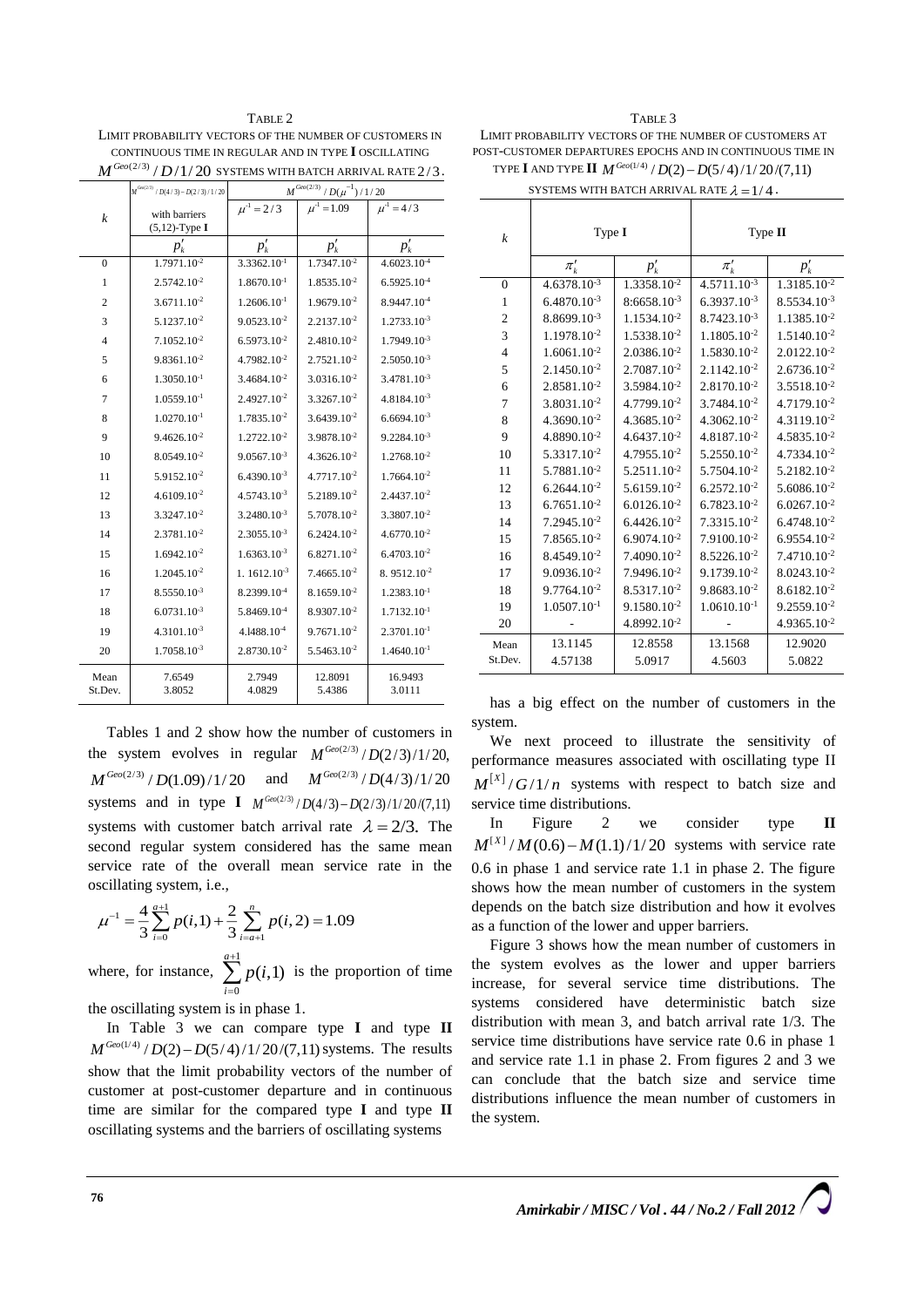

**Figure 2: Mean number of customers in type II**  $M^{[X]} / M(0.6) - M(1.1) /1/20/(a, b)$  systems with a batch **arrival rate 1/3, for several batch size distributions with mean 3.**



**Figure 3: Mean number of customers in type II**  $(M^{D(3)}/G(0.6) - G(1.1) /1/20/(a, b)$  systems with batch **arrival rate 1/3, for several batch size distributions.**



**Figure 4: Mean number of customers in type II**  $M^{[X]} / G(0.6) - G(1.1) / 1/20$  systems with unit customer **arrival rate and shifted binomial batch size distribution on the first one, and geometric batch size distribution on the next one, as a function of the mean batch size for several service time distributions.**

Figure 4 gives the mean number of customers in type **II**  $M^{[X]} / G(0.6) - G(1.1) / 1/20 / (8.15)$  systems with customer arrival rate  $(\lambda \bar{f})$  kept fixed equal to the unit; and shifted binomial batch size distribution on the left hand-side, and geometric batch size distribution on the right hand-side. We observe that for a given service time distribution, the mean number of customers in the system depends on the both batch size distribution and its mean.

## **7. CONCLUSION**

We addressed oscillating batch arrival  $M^{[x]}/G/1$ systems with finite capacity *n* and computed the limit distribution of the both state of the system at postcustomer departure epochs and the state of the system in continuous time. We also explained how the computation of the limit distribution of the state of the system may be implemented for the considered system by represented an algorithm. The numerical results showed that the limit probability vectors of the number of customer at postcustomer departure and in continuous time are similar for type **I** and type **II** the oscillating systems and the barriers of oscillating systems has a big effect on the number of customers in the system. Also, the batch size and service time distributions influence the mean number of customers in the system.